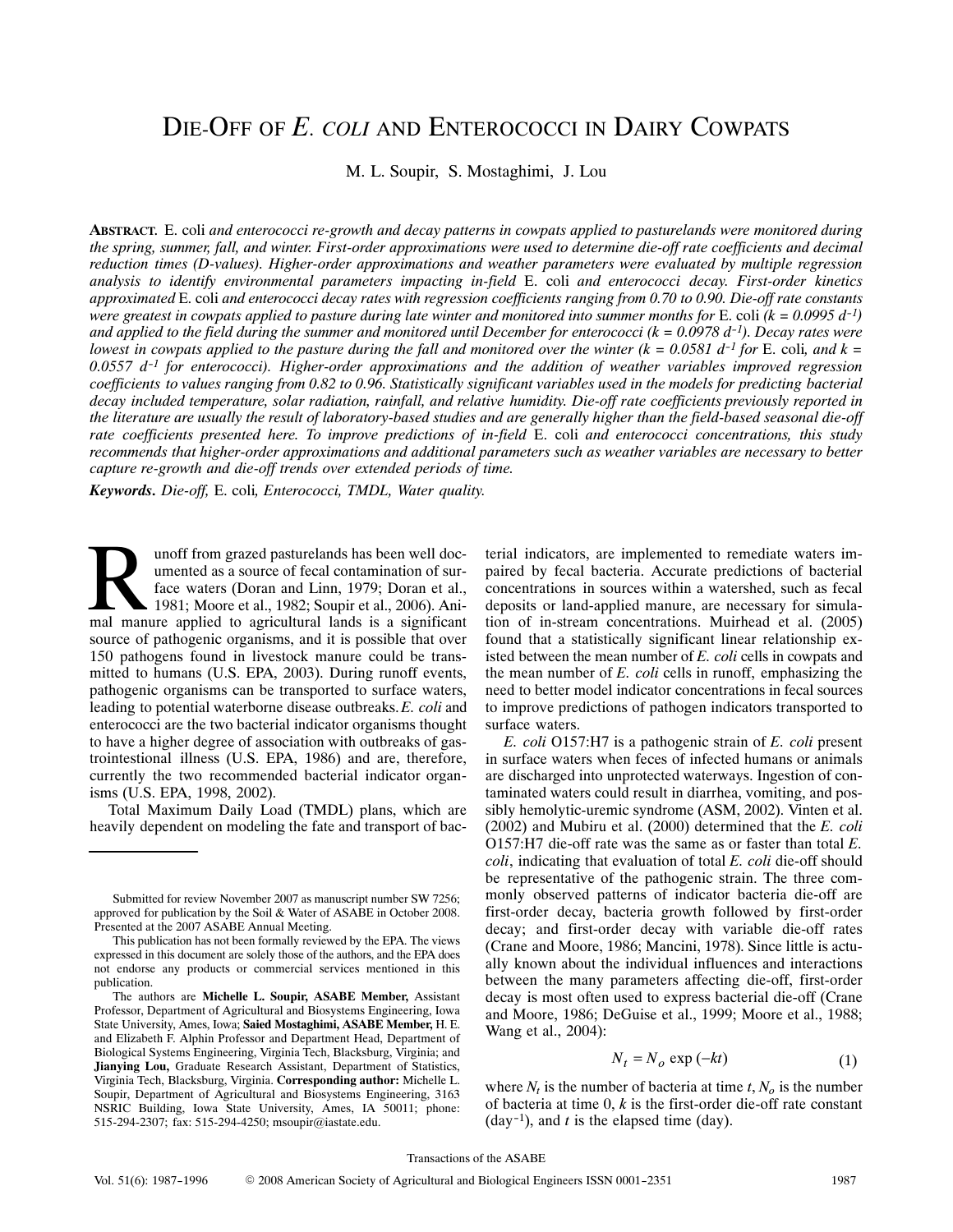Pathogens and organisms with the capabilities to form spores can survive free‐living in the soil for years, but most pathogens encounter conditions that prevent normal cell functions once they leave the host. Crane et al. (1983) summarized the variables that affect the survival of enteric organ– isms: physical and chemical properties of the soil including pH, porosity, organic matter content, texture and particle size distribution, elemental composition, temperature, moisture content, absorption and filtration properties, and availability of nutrients; atmospheric conditions including sunlight, hu‐ midity, precipitation, and temperature; biological interaction of organisms including competition from indigenous micro‐ flora, antibiotics, and toxic substances; the application method including the technique and frequency; and density of the organisms in the waste material. It is also known that some potential pathogens are free‐living in the soil and may be nourished by animal wastes (Ellis and McCalla, 1978).

While many variables are thought to influence bacteria survival, temperature and moisture content of the soil or manure are considered to be key factors related to die‐off (Hima‐ thongkham et al., 1999, Wang et al., 1996, Wang et al., 2004). Wang et al. (2004) found that temperature (but not moisture content) had a significant effect on indicator bacteria die‐off in dairy cow manure. *E. coli* O157:H7 inoculated in dairy manure survived for 63 to 70 days when incubated at 5°C with a high (74%) moisture content, compared to 49 to 56 days when incubated at 22°C and 42 to 49 days when incubated at 37°C with lower (10% at the end of the study) moisture con‐ tent (Wang et al., 1996). Mubiru et al. (2000) attributed varia‐ tions in *E. coli* survival inoculated in two soils to differences in available water in the soil matrix. Most rapid die‐off of *E.coli* O157:H7 and *Salmonella typhimurium* were observed at 37°C when compared with 4°C and 20°C in manure (Hi‐ mathongkham et al., 1999). *E. coli* O157:H7 inoculated in feces in the laboratory survived best when incubated at tem‐ peratures below 23°C but also survived for shorter periods of time than manure exposed to the external environment, emphasizing the difficulty in applying laboratory results to field conditions (Kudva et al., 1998).

Several studies have detected bacterial after‐growth fol‐ lowing land application of waste. Crane et al. (1980) applied poultry manure to bare soil plots in a controlled environment. The manure was applied at approximately 36.5 and 164 t ha-1 on Norfolk loamy fine sand from the coastal plains and on Davidson clay loam from the Piedmont region. Die‐off of fe‐ cal coliforms was rapid immediately following the manure application until day seven. The first seven days were fol‐ lowed by a period of re‐growth lasting five days, and then the organism concentrations remained constant. Although the re‐ growth could not be attributed to a single factor, the high soil moisture content and the mild unfluctuating temperature most likely contributed to the re‐growth. Laboratory studies have also found increased concentrations of fecal coliforms and *E. coli* in manures for up to a week following excretion

(Conner and Kotrola, 1995; Wang et al., 1996; Wang et al., 2004).

Shortcomings have been identified with the first‐order decay equations frequently used to model bacterial die‐off, and the need is expressed for development of new equations to better predict the bacterial growth and die‐off dynamics for extended periods of time (Wang et al., 2004). The goal of this study was to assess *E. coli* and enterococci re-growth and decay patterns in cowpats applied to pasturelands. Seasonal variations in decay patterns were assessed using the decimal reduction times (*D*-values) and first-order decay coefficients. Higher-order approximations and weather parameters were evaluated by multiple regression analysis to identify parame‐ ters impacting in‐field decay and to identify possible tech‐ niques to improve modeling of *E. coli* and enterococci fate.

# **MATERIALS AND METHODS**

Freshly excreted dairy cow feces were collected from four to seven animals at the Virginia Tech dairy facility over a 24h period. Freshly excreted feces were transported in barrels to the Virginia Tech Prices Fork Farm. Standard cowpats (The‐ lin and Gifford, 1983) were formed by mixing the feces in a cement mixer for 15 min. The homogenized manure was placed in molds with a diameter of 20.3 cm (8 in.) and a depth of 2.54 cm  $(1 \text{ in.})$  until a weight of 0.9 kg  $(2.0 \text{ lbs})$  was reached. Approximately 100 cowpats were formed and applied to a mowed hay field. Cowpats were applied to the field in a randomly distributed pattern, but the distance between pats was less than two to three feet. During the growing season, grass was mowed when it exceeded the top of the cowpat by approximately 7.6 cm (3 in.) to prevent accelerated degradation by the presence of vegetation. A pushmower was used to mow areas around the cowpats, and a string trimmer was used on areas adjacent to the cowpats when necessary.

Cowpats were applied to four separate field plots with no history of previous manure application during the spring, summer, fall, and winter seasons (table 1). While many of the sampling periods extended past a single season, each sampling period is referenced by the season in which sample collection began throughout the remainder of the article. The Biological Systems Engineering's weather station (Belfort Instrument) and the local weather station in Blacksburg, Vir‐ ginia (NOAA, 2006) were used to collect environmental pa‐ rameters including rainfall, temperature, solar radiation, and relative humidity (RH). Table 1 summarizes sampling dates and weather parameters recorded during the sampling peri‐ ods.

Samples from cowpats were collected every two to three days for the first seven to ten days following application to the field and then weekly thereafter. More frequent sample collection during the first seven to ten days following application was conducted to ensure observation of any re‐-

**Table 1. Sampling dates and average and high weather variables recorded during the four sampling periods.**

|               | Sample<br>Collection | Sampling<br>Period | No. of<br>Sampling |      | Temperature<br>$\rm ^{\circ}C$ | <b>Solar Radiation</b><br>(MJ) |         | Average<br><b>RH</b> | Total<br>Rainfall |
|---------------|----------------------|--------------------|--------------------|------|--------------------------------|--------------------------------|---------|----------------------|-------------------|
| Season        | Dates                | (days)             | Events             | High | Average                        | High                           | Average | (%)                  | (cm)              |
| <b>Spring</b> | 20 Apr. to 30 Aug.   | 133                | 22                 | 32.8 | 19.1                           | 3.24                           | 1.16    | 77.3                 | 21.7              |
| Summer        | 28 June to 13 Dec.   | 175                | 25                 | 32.8 | 13.6                           | 3.07                           | 1.04    | 78.8                 | 19.3              |
| Fall          | 21 Sept. to 5 Apr.   | 196                | 24                 | 27.2 | 6.22                           | 3.24                           | 0.84    | 67.5                 | 23.0              |
| Winter        | 13 Feb. to 2 July    | 135                | 20                 | 31.1 | 12.7                           | 3.36                           | 1.14    | 65.3                 | 18.1              |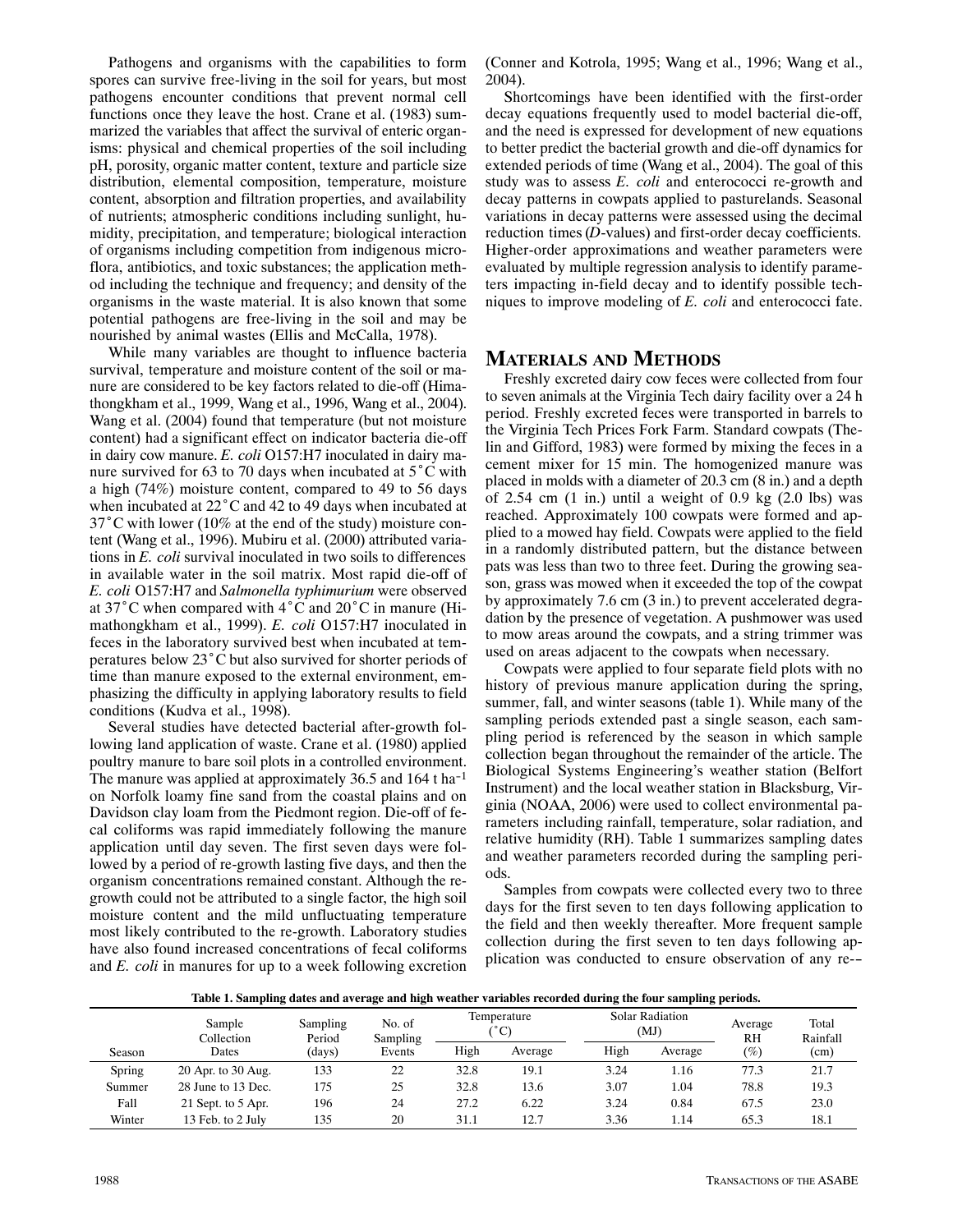growth patterns. Five cowpats were randomly selected for sampling during each sampling event, and manure was collected from both the outer crust and moist interior of the cow‐ pat to obtain a representative sample of the whole cowpat. Asterileware sampling spatula (Bel‐Art Products, Pequan‐ nock, N.J.) was used to slice the moist cowpats at two points and collect a triangular‐shaped sample that included crust material from the top and one side. Attempts were not made to sample the crust of the cowpat separately from the inside material or to obtain equal portions of crust and inner fecal material; therefore, the predicted values are meant to be rep resentative of the bacteria in the cowpat, not the concentrations present in runoff. It should be noted that differences in the moisture content of the crust and interior of the cowpat were dependent on weather conditions, rainfall, and the vegetation surrounding the cowpats. These differences were not monitored, but it was observed that as the cowpat dried out, the entire paddy was often crusty. As the cowpats degraded and became difficult to locate in the field, the moisture content was often similar to that of the surrounding soils. As cow‐ pats began to resemble the surrounding soils, the spatula was used to scrape the remaining fecal material from the soil surface, and differences between the crust and inner fecal material of the cowpat could no longer be distinguished. Cowpats were not re-sampled unless a portion of the cowpat remained intact and appeared undisturbed. Sampling continued until *E.coli* and enterococci concentrations were near or below the detection limit of  $10^2$  cfu g<sup>-1</sup> wet manure based on the minimum dilutions necessary to achieve enumeration or until cowpats could no longer be located in the field. Preservation of the cowpats in the field was greatly dependent upon the season and corresponding weather conditions. Cowpats applied to the field during the spring were monitored for 133days, summer cowpats were monitored for 175 days, and fall and winter cowpats were monitored for 196 days and 135days, respectively (table 1).

Cowpat samples were analyzed for *E. coli* and enterococci concentrations. Fecal material was diluted in phosphate buff‐ er solution (Hach Co., Loveland, Colo.) at a 1:10 ratio. Prior to enumeration, all samples were dispersed by treatment with a hand shaker for 10 min (Wrist‐Action shaker, Burrell Scien‐ tific, Pittsburgh, Pa.), and serial dilutions were performed in 1,000 mg L-1 dilutions of Tween 85 solution. The dispersion treatment improved enumeration by separating particulate‐ attached and bioflocculated cells prior to enumeration. This method was previously developed and validated, and more detail is available in Soupir et al. (2008). *E. coli* and entero‐ cocci concentrations were enumerated on modified mTEC and mE agar (U.S. EPA, 2000) by membrane filtration (APHA, 1998). Manure moisture content was determined gravimetrically. At least 5 g of manure were weighted (PG5002‐5 Delta Range, Mettler Toledo, Columbus, Ohio) and then dried (1350 F forced‐air oven, VWR Scientific, West Chester, Pa.) at  $103^{\circ}$ C to  $105^{\circ}$ C until equilibrium was reached. Samples were cooled to room temperature in a des‐ sicator and re‐weighted. The averages of five cowpats sampled for initial source manure bacterial concentrations and moisture contents are presented in table 2.

Statistical analysis of data was performed using the Statis‐ tical Analysis System (SAS, 2004). *E. coli* and enterococci concentrations in the cowpats over time were normalized by natural log transformation, and linear regression was per‐ formed to determine if seasonal bacterial decay would fit a

| Table 2. Original source manure properties. |  |  |
|---------------------------------------------|--|--|
|---------------------------------------------|--|--|

| Season | Moisture<br>Content $(\% )$ | E. coli<br>$(cfu g-1 dry wt)$ | Enterococci<br>$(cfu g-1 dry wt)$ |  |  |  |  |  |  |  |
|--------|-----------------------------|-------------------------------|-----------------------------------|--|--|--|--|--|--|--|
| Spring | 82.4                        | $4.19 \times 10^{6}$          | $2.54 \times 10^{8}$              |  |  |  |  |  |  |  |
| Summer | 81.6                        | $5.01 \times 10^{6}$          | $7.54 \times 10^8$                |  |  |  |  |  |  |  |
| Fall   | 84.8                        | $5.06 \times 10^{7}$          | $4.84 \times 10^{6}$              |  |  |  |  |  |  |  |
| Winter | 85.0                        | $9.85 \times 10^{6}$          | $5.88 \times 10^{7}$              |  |  |  |  |  |  |  |

first-order approximation. Dummy variables were used to develop a full model representing bacterial decay during all sea‐ sons, and an F-test was used to determine differences between first‐order decay rates. Differences between initial experimentally determined bacterial concentrations and the statistically determined intercept were also determined by an F-test. Decimal reduction times (*D*-values), the time required for a 10‐fold reduction in population density (Madigan et al., 2000), were calculated from the linear slope of the seasonal die‐off curves. *D*‐values could be directly implemented into field-scale models to help identify bacterial transport mitigation strategies (Oliver et al., 2006). Higher-order decay models were evaluated and environmental factors were incorporated into the decay models by multiple regression analysis to further improve the coefficient of determination and distribution of residual plots. Season was not included as a covariate because cowpat application dates did not corre‐ spond with the beginning date of each season. The beginning of each monitoring period simply falls within that season and in some cases extends well beyond the season (table 1).

Attempts were made to model *E. coli* and enterococci die‐ off with two sets of independent variables. Set 1 included av‐ erage and maximum weather parameters during the time period since the previous sample collection date: time (d), maximum temperature (°C), maximum solar radiation (MJ), average relative humidity  $(\%)$ , and total rainfall (cm). Set 2 included average and maximum weather variables during the day previous to the sample collection date: time (d), maximum temperature (°C), maximum solar radiation (MJ), average humidity  $(\%)$ , and total rainfall (cm). The parameters were split into two sets to reduce the potential number of variables in the regression equations and to see if weekly data or daily data were better predictors of bacterial decay. Multiple regression analysis was conducted using the REG procedure in SAS, and the final criteria to be included in the final model were selected based on the  $C_p$  statistic (Ott and Longnecker, 2001). Five samples were collected during each sampling event, and the number of sampling events is presented in table 1. A few samples were omitted from the regression anal‐ ysis if a problem occurred during sample processing or enumeration. Therefore, *n* values of 106 in spring, 121 in summer, 118 in fall, and 93 in winter were used to develop the regression equations. A t-test was used to determine statistically significant slopes and intercepts.

### **RESULTS AND DISCUSSION**

Initial source bacterial concentrations for *E. coli* and en‐ terococci averaged 1.78  $\times$  10<sup>7</sup> cfu g<sup>-1</sup> dry manure (SD =  $2.67 \times 10^7$  cfu g<sup>-1</sup> dry manure) and  $2.97 \times 10^8$  cfu g<sup>-1</sup> dry manure (SD =  $3.35 \times 10^8$  cfu g<sup>-1</sup> dry manure), respectively. *E. coli* concentrations ranged from 1.16  $\times$  10<sup>5</sup> to 8.63  $\times$  $10<sup>7</sup>$  cfu g<sup>-1</sup> dry manure among the four seasonal studies. Enterococci concentrations in fresh fecal deposits were slightly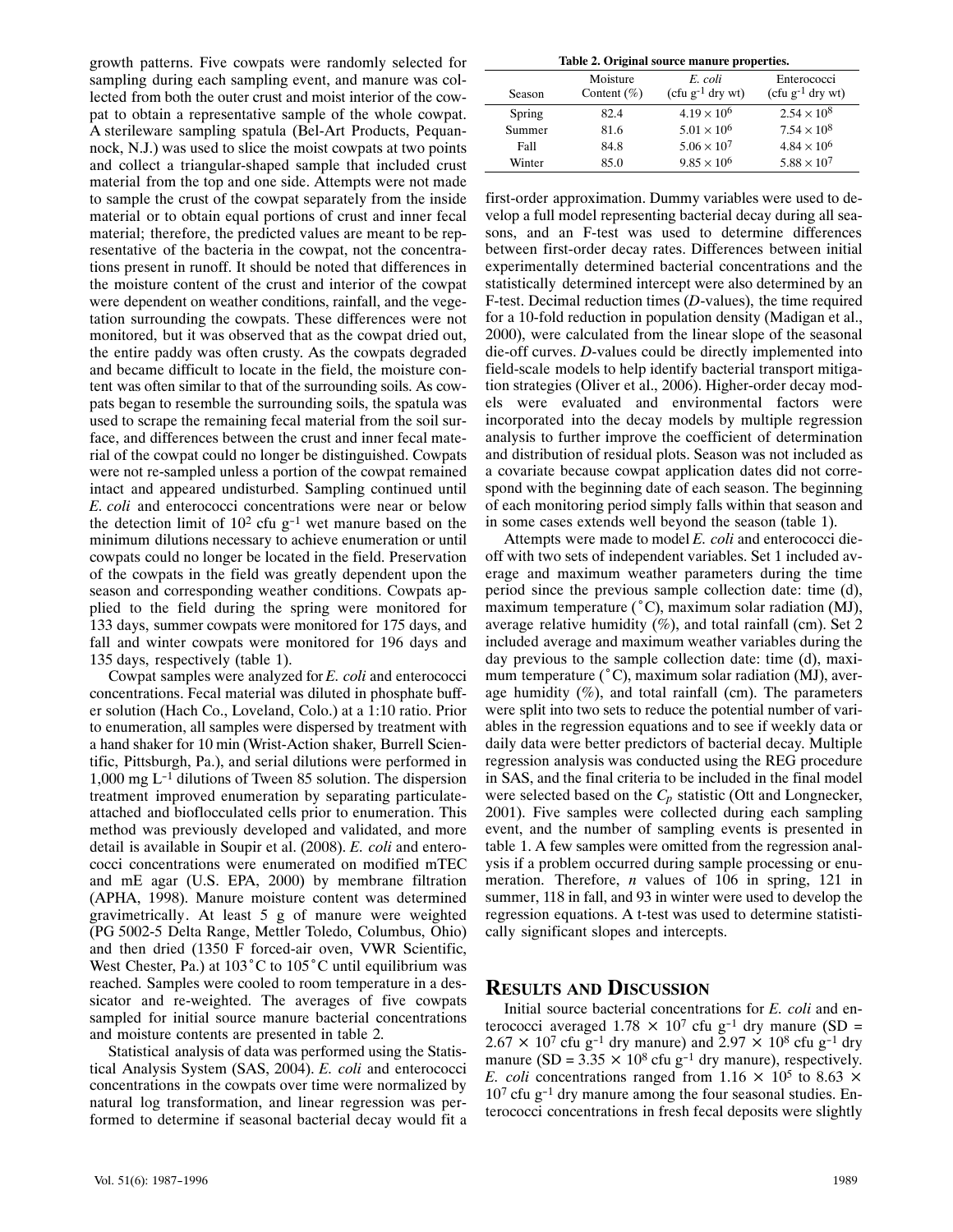

**Figure 1. Seasonal die‐off patterns of (a)** *E. coli* **and (b) enterococci.**

higher during spring and summer studies (fig. 1), with summer concentrations being a magnitude of about 100× greater than fall concentrations (table 2). Previous studies have re‐ ported similar bacterial levels in fresh dairy manure and have also noted variability in fecal indicator concentrations among fresh manure samples. Wang et al. (2004) found that *E. coli* concentrations in fresh dairy manure averaged  $7.08 \times 10^6$  cfu g-1 dry manure, while Muirhead et al. (2005) reported that *E. coli* concentrations in fresh dairy cow fecal material ranged from  $10^5$  to  $10^7$   $g^{-1}$  dry manure. Slightly higher initial concentrations of *E. coli* and enterococci observed in this study, compared with the values reported by other investigators, could be partially due to the dispersion treatment (hand shak‐ er for 10 min followed by serial dilution in Tween‐85  $1000 \text{ mg } L^{-1}$ ) used to release cells from organic particulates and disperse bioflocculated cells. Separation of clumped cells through use of a dispersion treatment allows for greater formation of individual colonies during the membrane filtrations procedure, thus resulting in a higher number of colony forming units (cfu).

#### **SEASONAL BACTERIAL RE‐GROWTH AND DIE‐OFF TRENDS**

Cowpats were applied to field plots and monitored for *E.coli* and enterococci concentrations within 24 h following excretion. Monitoring continued until the lower detection limit of  $10^2$  cfu g<sup>-1</sup> wet manure was reached or the cowpats

had disintegrated to the point that they could no longer be located in the field. Figure 1 presents re‐growth and die‐off trends for *E. coli* and enterococci in cowpats applied to the field during spring, summer, fall, and winter seasons. Bacterial concentrations in figure 1 are presented on a dry weight basis to remove the impacts of moisture content and rainfall on decay rates.

A fresh fecal cowpat provides an optimal environment (high moisture content, abundance of nutrients) for *E. coli* and enterococci growth and survival, so it was not unexpected when both indicators exhibited re‐growth immediate‐ ly or within the first few days after their land application. Re‐growth appeared to vary by both indicator and season. *E.coli* concentrations peaked at days 7, 7, and 4 during spring, summer, and fall sampling periods, respectively, while enterococci peaked at days 13 and 4 during spring and fall sampling periods, respectively. Re-growth was not observed in enterococci concentrations monitored during the summer sampling period. Mixed results were observed from winter sampling periods, as both indicators exhibited initial die-off. *E. coli* concentrations experienced about a  $100 \times$  decrease following deposition; concentrations increased start‐ ing on day 12, with a peak of 5.73  $\times$  10<sup>7</sup> cfu g<sup>-1</sup> dry wt occurring on day 34, followed by a second  $100 \times$  decrease and re-growth pattern with a secondary peak of  $4.43 \times 10^6$ cfu g-1 dry wt (not exceeding initial freshly excreted *E. coli*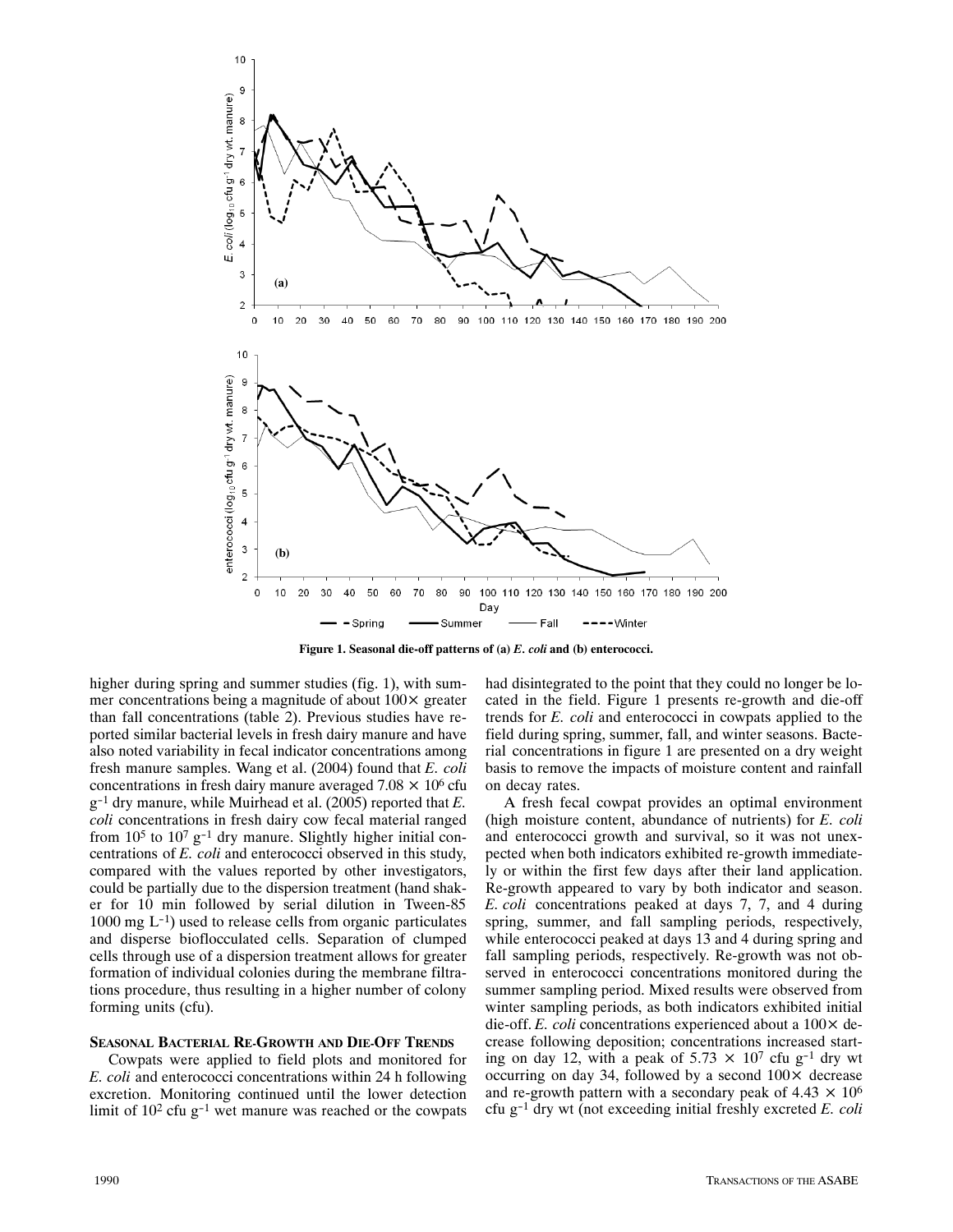concentrations) on day 58. Enterococci concentrations experienced a slight decrease between days 0 and 7 to 1.29  $\times$  $10<sup>7</sup>$  cfu g<sup>-1</sup> dry wt, followed by re-growth until day 17 to  $2.91 \times 10^{7}$  cfu g<sup>-1</sup> dry wt, followed by gradual decay. Regrowth is rarely accounted for in bacterial fate and transport modeling (Benham et al., 2006; Jamieson et al., 2004; Pachepsky et al., 2006; Tian et al., 2002), but it has been fre‐ quently observed in laboratory and field studies. Many researchers have observed a re‐growth period of just a few days (Conner and Kotrola, 1995; Himathongkham et al., 1999; Thelin and Gifford, 1983; Wang et al., 1996; Wang et al., 2004), but increased concentrations of fecal coliforms in poultry manure applied to bare plots have been observed for up to 12 days (Crane et al., 1980). In situations where heavy rainfall occurs shortly after the application of manure to agri cultural lands, the re‐growth can influence the concentration of bacteria in runoff.

Cowpats applied to the field in the spring (April) and win‐ ter (February) seasons were monitored for the shortest period of time, 133 and 135 days, respectively, while cowpats ap‐ plied to the field in the fall (September) were monitored for nearly 200 days (table 1). During the fall sampling period, the lowest average temperatures (6.22°C) and solar radiation (0.84 MJ) values were observed. Cool temperatures seemed to preserve both the fecal cowpat in the field and bacterial concentrations, as exhibited by the longer monitoring period. Highest average temperatures (19.1°C) and average solar radiation values (1.16 MJ) were observed during the spring sampling period, while the maximum solar radiation reading (3.24 MJ) occurred during the winter monitoring season (which continued into July). Quickest decay of the cowpats occurred during warm temperatures when vegetation and in‐ sects hastened the disappearance of the fecal deposits.

While collection of all seasonal cowpat samples ceased after a maximum of 200 days, *E. coli* and enterococci (in lev‐ els below the detection limit or in cowpats that could no lon‐ ger be visually located) were still present in the field and could still contribute loadings to surface waters during runoff events. Kress and Gifford (1984) found that 100‐day‐old cowpats released fecal coliform concentrations of 4,200 cfu 100 mL<sup>-1</sup>, and others have concluded that cowpats could remain a source of fecal contamination even long after removal of cattle from grazed pasturelands (Howell et al., 1995; Jaw‐ son et al., 1982). End‐of‐study concentrations of *E. coli* ranged from 81 to 2.8  $\times$  10<sup>2</sup> cfu g<sup>-1</sup> dry wt manure, and enterococci concentrations ranged from  $8.5 \times 10^2$  to  $8.9 \times 10^5$  cfu g-1 dry wt manure. Therefore, while this study examined fe‐ cal bacteria concentrations in cowpats for an extended period of time, it is possible that degraded cowpats or cowpats with bacterial concentrations below the lower detection limit might still remain a source of fecal contamination of surface waters.

#### **FIRST‐ORDER APPROXIMATIONS**

Visual observation of die‐off trends over time indicates that first‐order decay would not sufficiently estimate bacteri‐ al concentrations (fig. 1), but because this approach is com‐ monly used by modelers, the fit of first-order models was examined. The bacterial concentrations during each season were fit as a function of time by linear regression (SAS, 2004) to estimate *E. coli* and enterococci die‐off rate constants, and results are presented in table 3. The die‐off rate coefficients, *k*, could be used in equation 1 to predict decay of *E. coli* or

| times (D-values) and die-off rate coefficients. |                              |                  |                             |           |                        |  |  |  |  |
|-------------------------------------------------|------------------------------|------------------|-----------------------------|-----------|------------------------|--|--|--|--|
|                                                 | $D$ -value<br>$\text{(day)}$ | $\boldsymbol{n}$ | k[a]<br>$(\text{day}^{-1})$ | $R^{[b]}$ | p-value <sup>[b]</sup> |  |  |  |  |
| $E.$ coli <sup>[d]</sup>                        |                              |                  |                             |           |                        |  |  |  |  |
| Spring                                          | 33                           | 108              | 0.0748 h                    | 0.70      | < 0.0001               |  |  |  |  |
| Summer                                          | 29                           | 123              | 0.0788h                     | 0.84      | < 0.0001               |  |  |  |  |
| Fall                                            | 40                           | 119              | 0.0581c                     | 0.76      | < 0.0001               |  |  |  |  |
| Winter                                          | 26                           | 104              | 0.0995a                     | 0.74      | 0.0799                 |  |  |  |  |
| Enterococci <sup>[d]</sup>                      |                              |                  |                             |           |                        |  |  |  |  |
| Spring                                          | 32                           | 107              | 0.0759a                     | 0.71      | 0.1745                 |  |  |  |  |
| Summer                                          | 24                           | 123              | 0.0978 h                    | 0.89      | < 0.0001               |  |  |  |  |
| Fall                                            | 41                           | 117              | 0.0557a                     | 0.81      | 0.0957                 |  |  |  |  |
| Winter<br>--                                    | 27                           | 105              | 0.0951 h                    | 0.90      | 0.4946                 |  |  |  |  |

 $\lbrack a \rbrack$  Refers to *k* in equation 1. For each indicator, *k*-values followed by the same letter do not differ at the 5% level of significance according to Tukey's pairwise comparison.

[b] P-values  $\leq 0.05$  indicate statistically significant differences between initial experimentally determined bacterial concentrations and the statistically determined intercept.

[c] Dry weight basis.

enterococcus. First-order models do not capture re-growth; thus, in some cases, the statistically determined intercept overestimated the experimental initial bacterial concentra‐ tion in manure during the seasons when re‐growth was ob‐ served (fig. 1). The implication of this statistical difference is that when initial source manure concentrations,  $N<sub>o</sub>$ , are used in equation 1, the first-order decay models are shifted downward and the time to meet the lower detection limit is reduced. While the observed re‐growth period challenges the fit of first-order decay models, the values obtained for the coefficient of determination would lead many to classify the fit of the first-order model as adequate  $(R^2 \text{ values range from})$ 0.70 to 0.90).

Comparison of *D*-values and die-off rate constants could assist in evaluating the seasonal impacts on *E. coli* and enter‐ ococci decay. The *E. coli* and enterococci *D*‐values were very similar, with a 10-fold reduction in both populations occurring within five days of each other. This indicates that similar on‐farm management strategies to reduce indicator popula‐ tions should apply to both *E. coli* and enterococci. *D*‐values were greatest during the fall sampling period for both indicators but lowest during the winter sampling period for *E. coli* and during the summer sampling period for enterococci. While the winter sampling period began during lowtemperature conditions (February), sample collection ceased during the warmest part of the year (July). Die‐off rate constants were highest during the winter monitoring period for *E. coli* and during the summer monitoring period for enterococci; however, enterococci decay rates did not differ sta‐ tistically during the winter and summer monitoring periods. The lowest decay rates occurred during the fall monitoring period for both indicators, but enterococci decay rates were not statistically different between the spring and fall monitor‐ ing periods.

Pasture was mowed periodically during the growing sea‐ son, which likely reduced the bacterial survival time, most likely through its effect on drying rates and increased exposure to solar radiation (Taylor and Burrows, 1971). Van Donsel et al. (1967) found much higher reduction times of indicator organisms when *E. coli* and *Streptococcus faecalis* cells were cultured and then poured onto outdoor soil plots. The 90% reduction times (*D*-values) varied seasonally, rang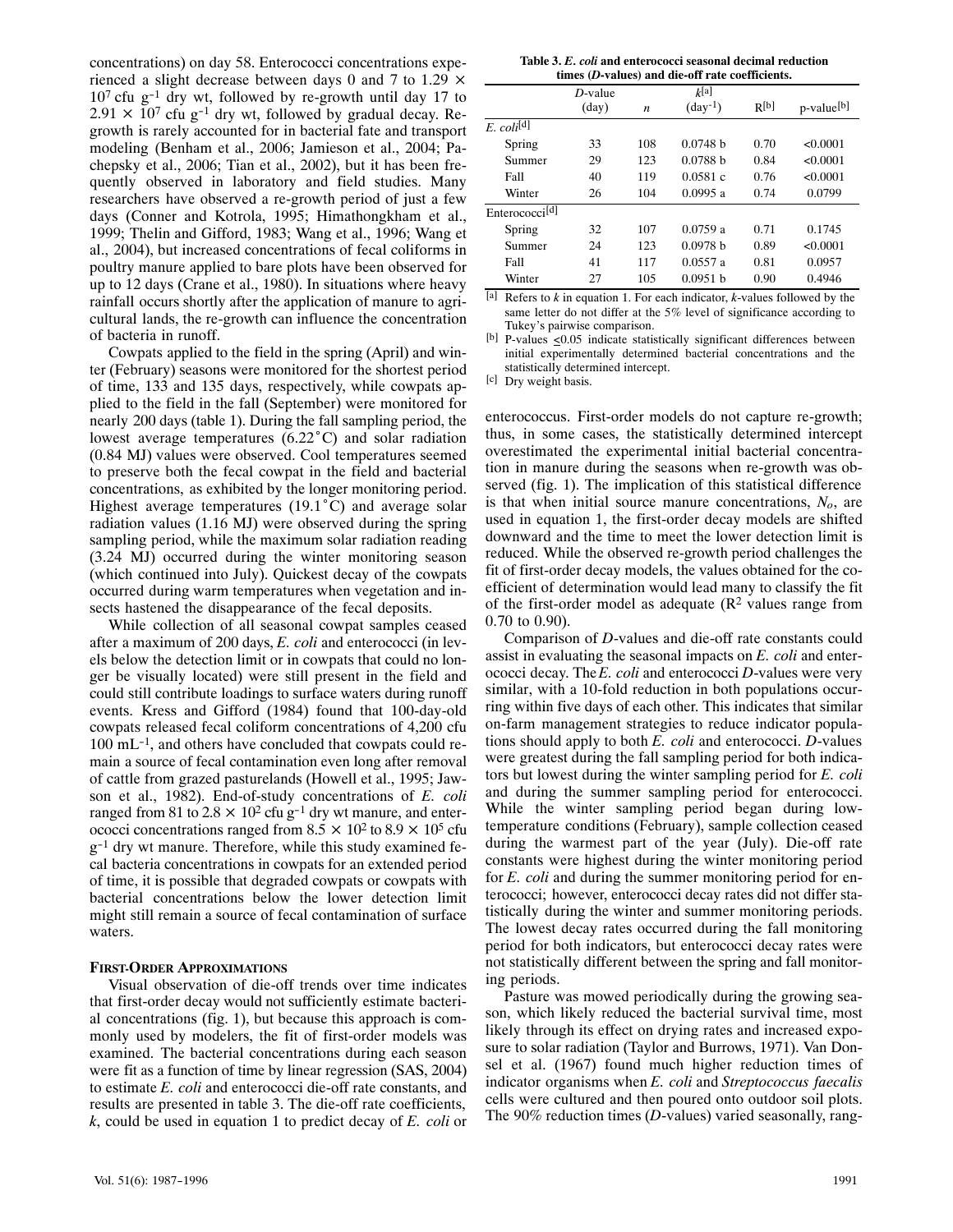ing from 3.3 days in summer to 13.4 days in fall, while the *Streptococcus faecalis* 90% reduction times ranged from 2.7days in summer to 20.1 days in winter (Van Donsel et al., 1967). The protective environment provided by fecal cow‐ pats in this study greatly extended survival of indicator or‐ ganisms exposed to the external environment when compared to previous studies.

Several researchers have found first-order decay to adequately describe die‐off kinetics of fecal indicators from agri‐ cultural sources (Crane and Moore, 1986; Himathongkham et al., 1999; Oliver et al., 2006); however, most die‐off stud‐ ies have been conducted under laboratory conditions, making it difficult to compare these laboratory‐based findings to the field‐based findings presented in this article. In a laboratory investigation, Wang et al. (2004) found that first-order die-off rate coefficients sufficiently described *E. coli* decay in freshly excreted dairy cow manure maintained at three moisture contents and three temperatures, but only after day 3 and for the following 3‐week period. Die‐off rate coefficients in‐ creased as temperature increased, with values averaging 0.11d-1 at 4°C, 0.20 d-1 at 27°C, and 0.32 d-1 at 41°C. *E. coli* die‐off rate coefficients in freshly deposited cattle feces (steers) incubated at  $15^{\circ}$ C averaged 0.054 d<sup>-1</sup> (25% moisture) and  $0.058$  d<sup>-1</sup> (50% moisture) over a 111-day sampling period (Oliver et al., 2006). *E. coli* O157:H7 decay rates were 0.111 d<sup>-1</sup> at 4 °C (75% RH), 0.046 d<sup>-1</sup> at 20 °C (50% RH), and  $0.112$  d<sup>-1</sup> at 37°C (30% RH) in the top layer of fresh dairy manure and 0.054 d<sup>-1</sup>, 0.074 d<sup>-1</sup>, and 0.279 d<sup>-1</sup> at 4 °C, 20 °C, and 37°C, respectively, in the middle and bottom layers of fresh dairy manure (Himathongkham et al., 1999). In another labo‐ ratory investigation, Mubiru et al. (2000) inoculated *E. coli* O157:H7 and nonpathogenic *E. coli* strains in two soil types and enumerated concentrations weekly for an 8‐week period. The decay rate constants for a first-order approximation ranged from  $0.09$  d<sup>-1</sup> to  $0.17$  d<sup>-1</sup>, varying slightly by strain and soil type, with high regression coefficients ranging from 0.89 to 0.93. A two‐stage first‐order function improved the fit, and the initial mortality rate was much higher  $(0.15 d<sup>-1</sup>$  to  $0.25$  d<sup>-1</sup>) than the second stage  $(0.05$  d<sup>-1</sup> to  $0.08$  d<sup>-1</sup>). Mortality rates of fecal coliforms and fecal streptococci have also been adequately described by a two‐stage exponential decay model (Zhai et al., 1995).

*E. coli* die‐off rate coefficients developed under laborato‐ ry conditions at constant temperatures from freshly excreted dairy manures are generally higher (Wang et al., 2004) than the field‐based seasonal die‐off rate coefficients presented here. *E. coli* die-off rate coefficients observed during the fall sampling period are most comparable with results from the Oliver et al. (2006) study conducted on freshly excreted steer feces; however, average temperature conditions of 6.22°C (table 1) differ from the 15°C incubation temperature in the laboratory study. Mostaghimi et al. (1999) monitored *E. coli* and fecal coliform concentrations in milker, heifer, and beef cowpats deposited onto grazed pastureland in late April and mid‐July and determined seasonal impacts to have a greater influence over bacterial decay than cattle species. If water quality models continue to use first‐order decay to predict in‐ field bacterial concentrations, then in‐field die‐off rate coef‐ ficients should be developed for utilization in these models. This study, however, finds that higher‐order approximations and inclusion of weather variables more accurately represent in‐field bacterial decay.

#### **MULTIPLE REGRESSION ANALYSIS TO APPROXIMATE SEASONAL DIE‐OFF PATTERNS**

Multiple regression analysis was conducted to find the best approximation of die‐off in dairy cowpats. Higher‐order and two‐stage approximations were first examined before addition of weather and moisture parameters to obtain best‐ fit models. Difficulties in approximating indicator decay rates based on two‐stage decay included estimating the breakpoint between the end of re‐growth and the beginning of decay. As shown in figure 1, re‐growth typically only oc‐ curred within the first seven days following excretion except during the winter monitoring period; however, a fit of the regrowth period produced poor regression coefficients ( $\mathbb{R}^2$  = 0.36 for the first stage of *E. coli* in studies beginning in spring, summer, and fall). Because of the difficulties in establishing a breakpoint in two‐stage decay models, higher‐order approximations were examined. Higher‐order approxima‐ tions excluding weather parameters resulted in increased re‐ gression coefficients (R2 ranging from 0.81 to 0.91 for *E. coli* and  $\mathbb{R}^2$  ranging from 0.74 to 0.95 for enterococci) and good distribution about zero in residual plots. An F‐test was used to examine if statistically significant differences existed be‐ tween the statistically determined intercept and the initial bacterial concentrations in cowpats produced mixed results. Enterococci initial concentrations did not differ from the in‐ tercept (p-values ranged from 0.1471 to 0.4946) except for the spring monitoring period (p‐value = 0.008), and *E. coli* initial concentrations were statistically different for studies beginning in the fall (p-value =  $0.0090$ ) and winter (p-value = <0.0001). While regression coefficients from first‐order decay models were deemed reasonable (table 3), examina‐ tion of residual plots indicated that higher‐order approxima‐ tions and the inclusion of weather data were both necessary to eliminate the trends present in residual plots and improve predictive equations. Figure 2 presents residual plots for *E. coli* during the spring for (a) the first-order decay model and (b) the higher‐order approximation model including weather variables.

Crane and Moore (1986) summarized past investigations of bacterial die‐off and identified relationships between envi‐ ronmental and physical parameters to bacterial survival as the greatest need for future research. They acknowledged that variability in reported die‐off rate coefficients was likely due to the impact of environmental factors on bacterial decay but also concluded that a first-order model accurately described bacterial die‐off when considering all conditions. The authors were unsuccessful in correlating environmental parameters and die-off rate coefficients because many environmental factors increase decay only under extreme condi‐ tions (non‐linear relationships) and oftentimes investigators do not measure certain parameters that might be responsible for variability in die‐off rates.

This study monitored a range of environmental parame‐ ters in an attempt to more clearly identify which factors are responsible for bacterial decay. Although these parameters are specific to a single field study, they provide information on which weather variables should be considered when mod‐ eling decay of bacterial indicators in NPS models. Higher‐ order approximations including weather variables are presented in table 4, and figure 3 presents an example of the predicted and observed *E. coli* and enterococci decay during the fall season. Predicted values were calculated using the equations presented in table 4 for *E. coli* and enterococci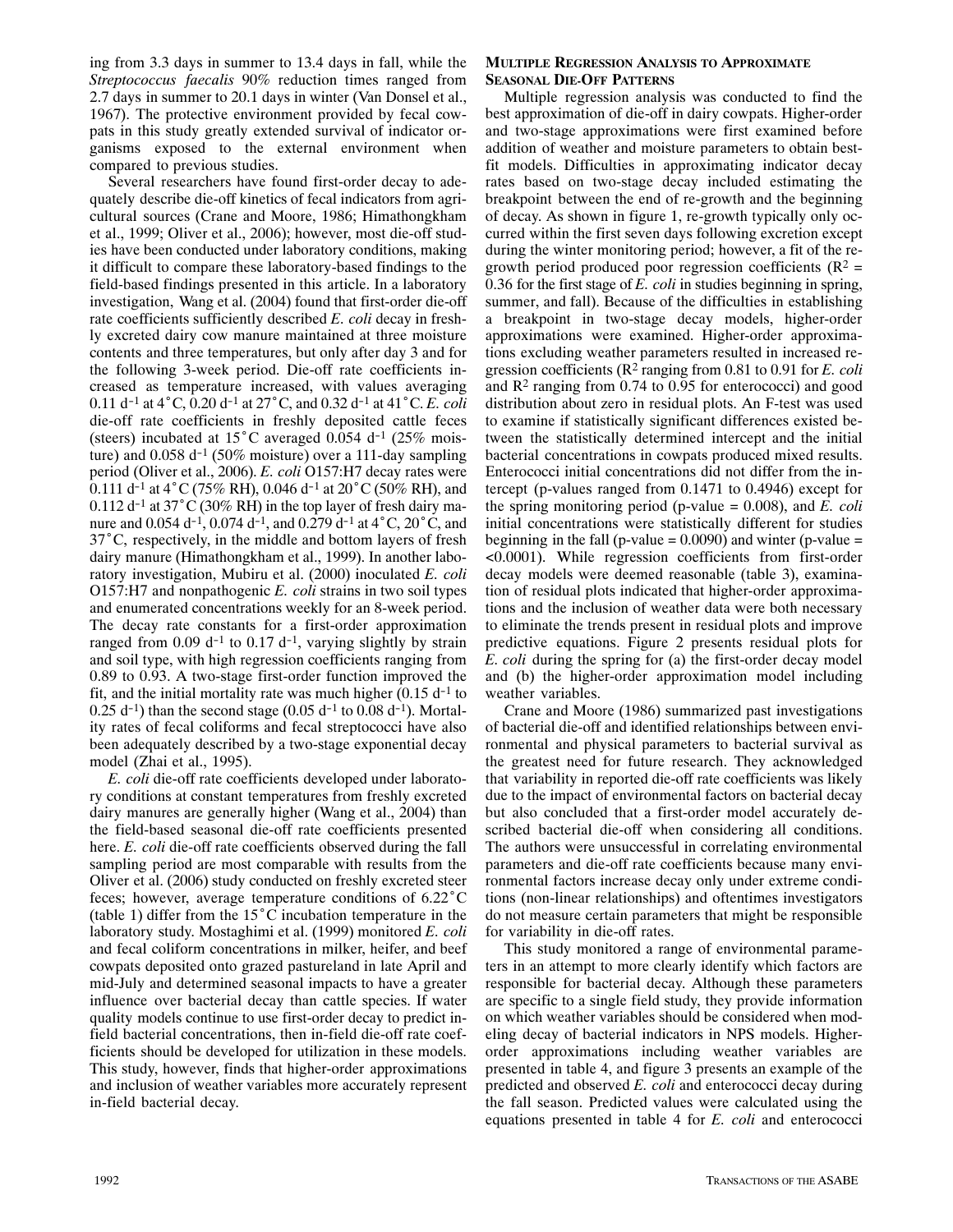

**Figure 2. Residual plots for** *E. coli* **during the spring season for (a) first‐ order decay and (b) higher‐order approximations combined with weather variables.**

decay beginning during the fall monitoring period. All four weather parameters significantly improved predictions of *E. coli* and enterococci decay by increasing regression coefficients and distribution about zero of residual plots during at least one season for each indicator. The impact of tempera‐ ture on bacterial decay has been previously well documented, and solar radiation has also been identified as an important factor associated with bacterial decay (Crane et al., 1983; Taylor and Burrows, 1971). Inclusion of weather parameters improved either the regression coefficient or residual plot distribution in all models except for the *E. coli* and enterococ‐ ci die‐off during studies beginning in the fall. It is likely that cooler temperatures and lower solar radiation recorded dur‐ ing the fall and winter months were not extreme enough to contribute significantly to bacterial decay.

The impact of moisture content on the die‐off of *E. coli* and enterococcus is unclear in the literature. Some studies have found that low moisture content will promote die-off (Entry et al., 2000; Sjogren, 1994; Wang et al., 2004), while others have found little or no effect (Oliver et al., 2006; Ritch‐ ie et al., 2003; Vinten et al., 2002). In this study, moisture content of the manure was not included in the dry‐weight‐based decay models because it is a parameter necessary to calculate bacterial concentrations in dry‐weight manures. However, at least one of the two factors impacting moisture content, i.e., rainfall and relative humidity, were included as a statistically significant model parameter in most of the presented models, indirectly indicating that moisture is a factor in bacterial decay. Moisture content was included as a variable in separately developed wet‐based manure die‐off models (Soupir, unpublished data) and was identified as a significant parameter for inclusion in *E. coli* spring, summer, and fall models ( $p$ -value = 0.0173) and enterococci spring, summer,

**Table 4. Best estimates of seasonal** *E. coli* **and enterococci die‐off by higher‐order approximation and including weather parameters.[a]**

| Seasonal Die-off Models: E. coli                                     |                       |                                                                      |                   |                       |                                                                  |                   |                       |                                                                    |                   |                       |          |
|----------------------------------------------------------------------|-----------------------|----------------------------------------------------------------------|-------------------|-----------------------|------------------------------------------------------------------|-------------------|-----------------------|--------------------------------------------------------------------|-------------------|-----------------------|----------|
| $\ln E$ . <i>coli</i> (dry wt) die-off:<br>Spring ( $R^2 = 0.7941$ ) |                       | $\ln E$ . <i>coli</i> (dry wt) die-off:<br>Summer ( $R^2 = 0.8821$ ) |                   |                       | $\ln E$ . <i>coli</i> (dry wt) die-off:<br>Fall $(R^2 = 0.9125)$ |                   |                       | $\ln E$ . <i>coli</i> (dry wt) die-off:<br>Winter $(R^2 = 0.8213)$ |                   |                       |          |
| Variable                                                             | Parameter<br>Estimate | p-value                                                              | Variable          | Parameter<br>Estimate | p-value                                                          | Variable          | Parameter<br>Estimate | p-value                                                            | Variable          | Parameter<br>Estimate | p-value  |
| Intercept                                                            | 7.269                 | 0.0400                                                               | Intercept         | 10.57                 | 0.0004                                                           | Intercept         | 18.22                 | < 0.0001                                                           | Intercept         | 18.19                 | < 0.0001 |
| Time                                                                 | 0.2502                | 0.0098                                                               | Time              | $-0.1066$             | < 0.0001                                                         | Time              | $-0.2226$             | < 0.0001                                                           | Time              | 0.4381                | 0.0015   |
| Time <sup>2</sup>                                                    | $-1.201\times10^{-2}$ | 0.0003                                                               | Time <sup>2</sup> | $2.896\times10^{-4}$  | 0.0046                                                           | Time <sup>2</sup> | $1.53\times10^{-3}$   | < 0.0001                                                           | Time <sup>2</sup> | $-6.97\times10^{-3}$  | < 0.0001 |
| Time <sup>3</sup>                                                    | $1.324\times10^{-4}$  | 0.0004                                                               | Temp PWH          | 0.3842                | < 0.0001                                                         | Time <sup>3</sup> | $-3.72\times10^{-6}$  | < 0.0001                                                           | Time <sup>3</sup> | $2.792\times10^{-5}$  | < 0.0001 |
| Time <sup>4</sup>                                                    | $-4.567\times10^{-7}$ | 0.0008                                                               | <b>RH PWA</b>     | $-6.925\times10^{-2}$ | 0.0506                                                           |                   |                       |                                                                    | Temp PWH          | $-0.1881$             | 0.0055   |
| Temp PWH                                                             | 0.1839                | 0.0365                                                               | Rain PWT          | 0.4536                | 0.0007                                                           |                   |                       |                                                                    | <b>SR PWH</b>     | $-3.493$              | 0.1105   |
| <b>RH PWA</b>                                                        | $6.181\times10^{-2}$  | 0.0470                                                               |                   |                       |                                                                  |                   |                       |                                                                    | Rain PWT          | 0.3509                | 0.0094   |
| Rain PWT                                                             | $-8.893\times10^{-2}$ | 0.0488                                                               |                   |                       |                                                                  |                   |                       |                                                                    |                   |                       |          |

Seasonal Die‐off Models: Enterococci

| In enterococci (dry wt) die-off:<br>Spring ( $R^2 = 0.8159$ ) |                       |          | In enterococci (dry wt) die-off:<br>Summer ( $R^2 = 0.9644$ ) |                       |          | In enterococci (dry wt) die-off:<br>Fall $(R^2 = 0.8960)$ |                       |          | In enterococci (dry wt) die-off:<br>Winter $(R^2 = 0.9062)$ |                       |          |
|---------------------------------------------------------------|-----------------------|----------|---------------------------------------------------------------|-----------------------|----------|-----------------------------------------------------------|-----------------------|----------|-------------------------------------------------------------|-----------------------|----------|
| Variable                                                      | Parameter<br>Estimate | p-value  | Variable                                                      | Parameter<br>Estimate | p-value  | Variable                                                  | Parameter<br>Estimate | p-value  | Variable                                                    | Parameter<br>Estimate | p-value  |
| Intercept                                                     | 25.48                 | < 0.0001 | Intercept                                                     | 20.40                 | < 0.0001 | Intercept                                                 | 16.713                | < 0.0001 | Intercept                                                   | 17.79                 | < 0.0001 |
| Time                                                          | 0.371                 | < 0.0001 | Time                                                          | $-0.3139$             | < 0.0001 | Time                                                      | $-0.0605$             | 0.0674   | Time                                                        | $-9.566\times10^{-2}$ | < 0.0001 |
| Time <sup>2</sup>                                             | $-1.359\times10^{-2}$ | < 0.0001 | Time <sup>2</sup>                                             | $2.88\times10^{-3}$   | < 0.0001 | Time <sup>2</sup>                                         | $-1.46\times10^{-3}$  | 0.0456   | Rain PDT                                                    | 0.1615                | 0.0577   |
| Time <sup>3</sup>                                             | $1.471\times10^{-4}$  | < 0.0001 | Time <sup>3</sup>                                             | $-1.017\times10^{-5}$ | < 0.0001 | Time <sup>3</sup>                                         | $1.692\times10^{-5}$  | 0.0037   |                                                             |                       |          |
| Time <sup>4</sup>                                             | $-5.147\times10^{-7}$ | < 0.0001 | Temp PDH                                                      | 0.1283                | 0.0011   | Time <sup>4</sup>                                         | $-4.809\times10^{-8}$ | 0.0013   |                                                             |                       |          |
| <b>RH PWA</b>                                                 | $-0.1361$             | < 0.0001 | <b>SR PDA</b>                                                 | $-0.9569$             | < 0.0001 |                                                           |                       |          |                                                             |                       |          |

[a] RH = relative humidity, SR = solar radiation, PWA = previous week average, PWH = previous week high, PWT = previous weekly total, PDA = previous day average, PDH = previous day high, and PDT = previous day total.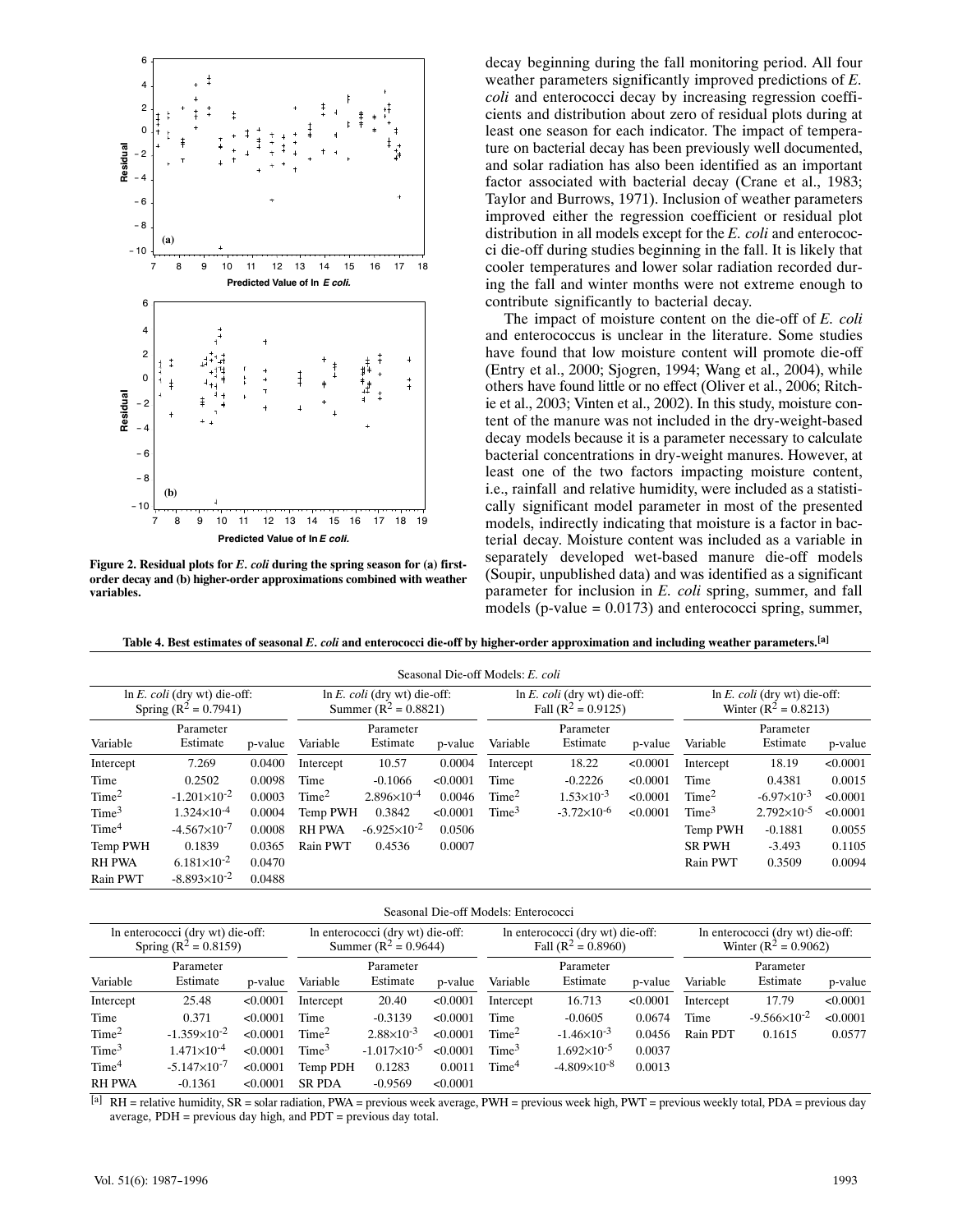

**Figure 3. Example of predicted and observed** *E. coli* **and enterococcus decay. Predicted values are calculated using the equations presented in table 4 for** *E. coli* **and enterococci decay beginning during the fall monitoring period.**

fall, and winter models (p-value  $= 0.0026$ ). Kress and Gifford (1984) reported that declines in peak fecal coliform counts occurred after a second rainfall simulation, suggesting that bacteria available for transport were washed from the feces during the first simulation. While this study sampled the entire cowpat, it is likely that the decrease in fecal indicators present in the surface crust of the cowpat following rainfall events was reflected in the total bacterial count.

This research successfully presents a different analysis to capture the re‐growth and die‐off dynamics of *E. coli* and en‐ terococci over an extended period of time. While a field‐ based study makes it difficult to assess the direct impact of individual environmental factors on bacterial decay, inclusion of weather parameters consistently improved predictive capabilities of bacterial decay models during all monitoring periods except fall, which covered the period of September to April. Moisture also indirectly seemed to impact bacterial decay through the inclusion of relative humidity or rainfall in most models. Clearly, higher‐order approximations and the inclusion of weather variables improve predictions of bacte‐ rial decay when compared to first‐order approximations; however, caution is advised prior to direct implementation of these procedures into NPS models unless similar field condi‐ tions are being simulated. Cowpats examined in this study were undisturbed, and rotational or continuous grazing systems will often allow for repeated grazing and thus trampling of the cowpats before previous deposits disappear, likely in‐ creasing decay rates through environmental exposure. Addi‐ tional field‐based monitoring of bacterial decay and weather parameters is necessary to represent the many different fecal sources present within a watershed and to further monitor the impacts of seasonal and weather parameters over time.

## **SUMMARY AND CONCLUSIONS**

Standard cowpats were formed and applied to pastureland during spring, summer, fall, and winter seasons to assess *E. coli* and enterococci re-growth and decay patterns. Firstorder approximations were used to determine die‐off rate co‐ efficients and decimal reduction times (*D*‐values). Seasonal variations in decay patterns were assessed. Higher‐order approximations and weather parameters were evaluated by multiple regression analysis to identify environmental parameters impacting in‐field *E. coli* and enterococci decay.

Populations of *E. coli* and enterococci both exhibited regrowth, which seemed to differ by both indicator and season, immediately or within the first few days after field application. Die‐off rate constants were greatest in cowpats applied to pasture during late winter and monitored into summer months for *E. coli*  $(k = 0.0995 d^{-1})$  and applied to the field during the summer and monitored until December for enterococci  $(k = 0.0978 d^{-1})$ . Decay rates were lowest in cowpats applied to the pasture during the fall and monitored over the winter  $(k = 0.0581 d^{-1}$  for *E. coli* and  $k = 0.0557 d^{-1}$  for enterococci). In general, cool temperatures preserved bacterial concentrations, while increased decay occurred during warm temperatures when vegetation and insects hastened the disap‐ pearance of the fecal deposits. First-order kinetics approximated *E. coli* and enterococci decay rates with regression coefficients ranging from 0.70 to 0.90; however, when indi‐ cators exhibited re‐growth patterns, the first‐order approxi‐ mations overestimated initial concentrations present in freshly excreted manures. *E. coli* and enterococci *D*‐values were very similar, with a 10-fold reduction in both populations occurring within five days of each other. The *D*‐values were greatest during the fall monitoring period (40 and 41days for *E. coli* and enterococci, respectively).

Higher‐order approximations and addition of weather variables improved regression coefficients to values ranging from 0.79 to 0.96, and improved distribution of residual plots for both indicators was noted. The addition of weather variables improved predictability of regression equations for all seasonal studies except the fall monitoring period. It is possible that the weather conditions that occurred during the fall monitoring period were not extreme enough to contribute significantly to bacterial decay. Statistically significant vari‐ ables included in the models predicting bacterial decay dur‐ ing the spring, summer, and winter monitoring periods were temperature, solar radiation, rainfall, and relative humidity.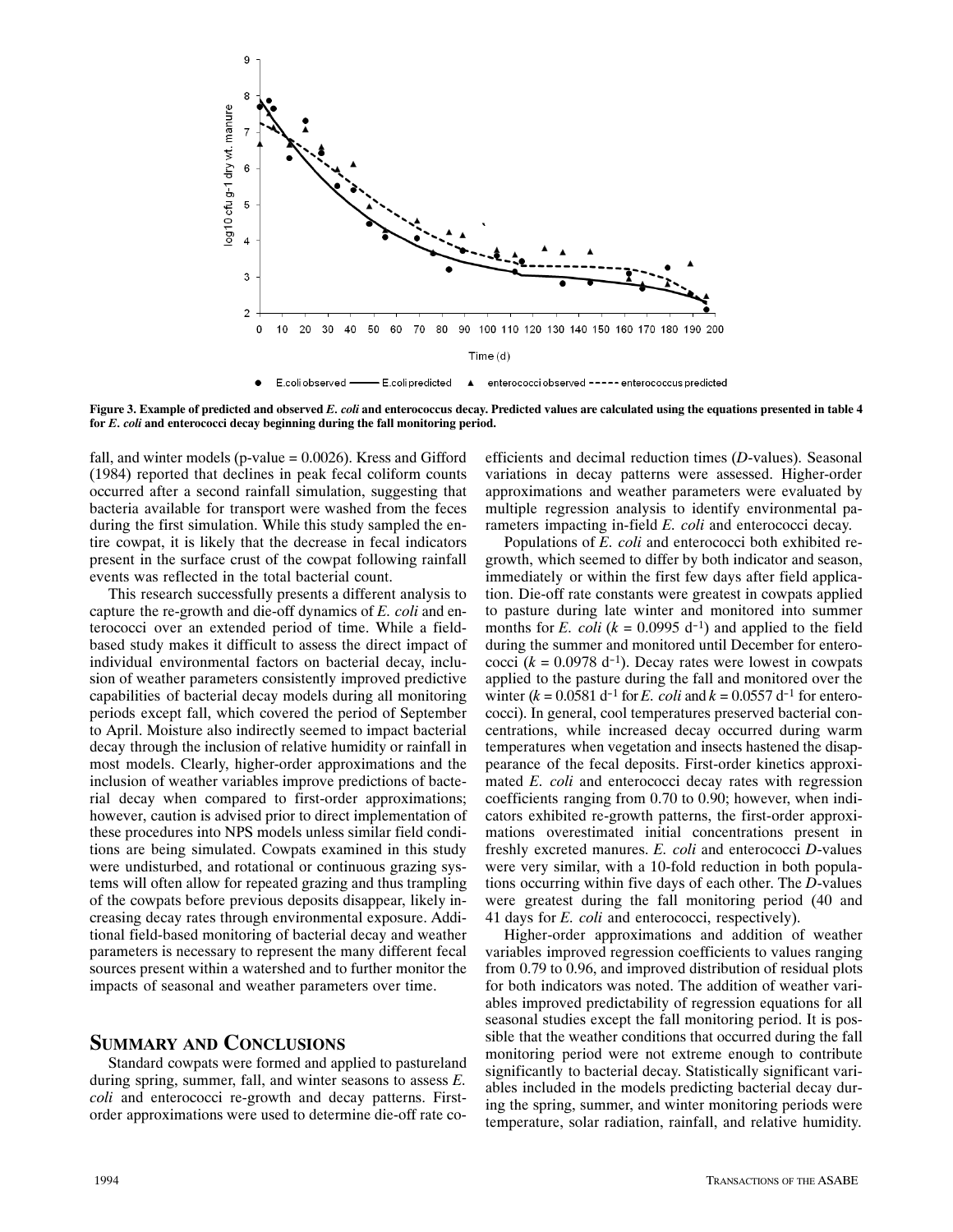Die-off rate coefficients previously reported in the literature are generally higher than the field‐based seasonal die‐off rate coefficients presented here. New die‐off rate coefficients should be developed in the field for implementation in decay models if first-order decay models continue to be used to predict in‐field bacterial concentrations. Comparable *E. coli* and enterococci seasonal *D*-values suggest that similar on-farm management strategies should reduce both *E. coli* and enterococci indicator populations. The use of higher‐order approxi‐ mations and the inclusion of weather variables to better capture re‐growth and die‐off trends over extended periods of time improved predictions of in‐field bacterial decay. It is not recommended that the equations developed in this study be directly implemented into NPS models for all fecal sources. The need has been identified for improved techniques to model fecal bacteria die‐off, and this approach could be used to develop similar equations for other fecal sources and land uses.

#### **ACKNOWLEDGEMENTS**

The authors would like to thank Marissa Duff, Whitney Thomas, Kelsey Ross, and Henry Lehmann for assistance with sample collection and analysis. This work is partially supported by the USDA Cooperative State Research, Education, and Extension Service (CSREES) Food and Agricultur‐ al Sciences National Needs Graduate Fellowship Grants Program, the Waste Policy Institute Graduate Fellowship Program at Virginia Tech, Virginia Tech Graduate School, National Science Foundation ADVANCE Grant No. SBE‐0244916, and EPA STAR Fellowship No. 91677501‐0.

## **REFERENCES**

- APHA. 1998. *Standard Methods for the Examination of Water and Wastewater*. 20th ed. L. S. Clesceri, A. E. Greenburg, and A. D. Eaton, eds. Washington, D.C.: American Public Health Association, American Water Works Association, and Water Environment Federation.
- ASM. 2002. *Manual of Environmental Microbiology*. 2nd ed. C. J. Hurst, R. L. Crawford, G. R. Knudsen, M. J. McInerney, and L. D. Stetzenbach. Washington, D.C.: American Society for Microbiology.
- Benham, B. L., C. Baffaut, R. W. Zeckoski, K. R. Mankin, Y. A. Pachepsky, A. A. Sadeghi, K. M. Brannan, M. L. Soupir, and M. J. Habersack. 2006. Modeling bacteria fate and transport in watersheds to support TMDLs. *Trans. ASABE* 49(4): 987‐1002.
- Conner, D. E., and J. S. Kotrola. 1995. Growth and survival of *Escherichia coli* O157:H7 under acidic conditions. *Appl. Environ. Microbiol*. 61(1): 382‐385.
- Crane, S. R., and J. A. Moore. 1986. Modeling enteric bacterial die‐off: A review. *Water Air Soil Poll*. 27(3/4): 411‐439.
- Crane, S. R., P. W. Westerman, and M. R. Overcash. 1980. Die‐off of fecal indicator organisms following land application of poultry manure. *J. Environ. Qual*. 9(3): 531‐537.
- Crane, S. R., J. A. Moore, M. E. Grismer, and J. R. Miner. 1983. Bacterial pollution from agricultural sources: A review. *Trans. ASAE* 26(3): 858‐866.
- DeGuise, K. A., M. L. Wolfe, and T. A. DillahaIII. 1999. A foundation for modeling bacterial contamination of surface waters due to nonpoint sources. ASAE Paper No. 992153. St. Joseph, Mich.: ASAE.
- Doran, J. W., and D. M. Linn. 1979. Bacteriological quality of runoff water from pastureland. *Appl. Environ. Microbiol.* 37(5): 985‐991.
- Doran, J. W., J. S. Schepers, and N. P. Swanson. 1981. Chemical and bacteriological quality of pasture runoff. *J. Soil Water Conserv.* 36(3): 166‐171.
- Ellis, J. R., and T. M. McCalla. 1978. Fate of pathogens in soils receiving animal wastes: A review. *Trans. ASAE* 21(2): 309‐313.
- Entry, J. A., R. K. Hubbard, J. E. Thies, and J. J. Fuhrmann. 2000. The influence of vegetation in riparian filterstrips on coliform bacteria: I. Movement and survival in water. *J. Environ. Qual*. 29(4): 1206‐1214.
- Himathongkham, S., S. Bahari, H. Riemann, and D. Cliver. 1999. Survival of *Escherichia coli* O157:H7 and *Salmonella typhimurium* in cow manure and cow manure slurry. *FEMS Microbiol. Lett*. 178(2): 251‐257.
- Howell, J. M., M. S. Coyne, and P. Cornelius. 1995. Fecal bacteria in agricultural waters of the bluegrass region of Kentucky. *J. Environ. Qual*. 24(3): 411‐419.
- Jamieson, R. C., R. J. Gordon, D. Joy, and H. Lee. 2004. Assessing microbial pollution of rural surface waters: A review of current watershed‐scale modeling approaches. *Agric. Water Mgmt.* 70(1): 1‐17.
- Jawson, M. D., L. F. Elliott, K. E. Saxton, and D. H. Fortier. 1982. The effect of cattle grazing on indicator bacteria in runoff from a Pacific Northwest watershed. *J. Environ. Qual*. 11(4): 621‐627.
- Kress, M., and G. F. Gifford. 1984. Fecal coliform release from cattle fecal deposits. *Water Resour. Bull.* 2(1): 61‐66.
- Kudva, I. T., K. Blanch, and C. J. Hovde. 1998. Analysis of *Escherichia coli* O157:H7 survival in ovine or bovine manure and manure slurry. *Appl. Environ. Microbiol.* 64(9): 3166‐3174.
- Madigan, M. T., J. M. Martinko, and J. Parker. 2000. *Brock Biology of Microorganisms*. 9th. Upper Saddle River, N.J.: Prentice‐Hall.
- Mancini, J. L. 1978. Numerical estimates of fecal coliform mortality rates under various conditions. *J. Water Pollut. Control Fed.* 51(1): 13‐19.
- Moore, J. A., M. E. Grismer, S. R. Crane, and J. R. Miner. 1982. Evaluating dairy waste management systems' influence on coliform concentration in runoff. Station Bulletin 658. Corvallis, Ore.: Oregon State University, Agricultural Experiment Station.
- Moore, J. A., J. Smyth, S. Baker, and J. R. Miner. 1988. Evaluating coliform concentrations in runoff from various animal waste management systems. Special Report 817. Corvallis, Ore.: Oregon State University, Agricultural Experiment Station.
- Mostaghimi, S., K. De Guise, and P. W. McClellan. 1999. Field investigation of bacteria die‐off rates in cow manure and poultry litter. Report No. 0301BAC, Richmond, Va.: Virginia Department of Conservation and Recreation.
- Mubiru, D. N., M. S. Coyne, and J. H. Grove. 2000. Mortality of *Escherichia coli* O157:H7 in two soils with different physical and chemical properties. *J. Environ. Qual*. 29(6): 1821‐1825.
- Muirhead, R. W., R. P. Collins, and P. J. Bremer. 2005. Erosion and subsequent transport state of *Escherichia coli* from cowpats. *Appl. Environ. Microbiol.* 71(6): 2875‐2879.
- NOAA. 2006. Daily climate data for Blacksburg, Danville, Lynchburg and Roanoke, VA, and Bluefield, WV. Bohemia, N.Y.: National Weather Service, Eastern Region Headquarters. Available at: www.erh.noaa.gov/rnk/climate/f6/html/F6.html. Accessed 16 August 2007.
- Oliver, D. M., P. M. Haygarth, C. D. Clegg, and L. Heathwaite. 2006. Differential *E. coli* die‐off patterns associated with agricultural matrices. *Environ. Sci. Tech.* 40(18): 5710‐5716.
- Ott, R. L., and M. Longnecker. 2001. *Statistical Methods and Data Analysis*. 5th ed. Pacific Grove, Cal.: Wadsworth Group.
- Pachepsky, Y. A., A. M. Sadeghi, S. A. Bradford, D. R. Shelton, A. K. Guber, and T. Dao. 2006. Transport and fate of manure-borne pathogens: Modeling perspective. *Agric. Water Mgmt.* 86(1‐2): 81‐92.
- Ritchie, J. M., G. R. Campbell, J. Shepherd, Y. Beaton, D. Jones, K. Killham, and R. R. E. Artz. 2003. A stable bioluminescent construct of *Escherichia coli* O157:H7 for hazard assessments of